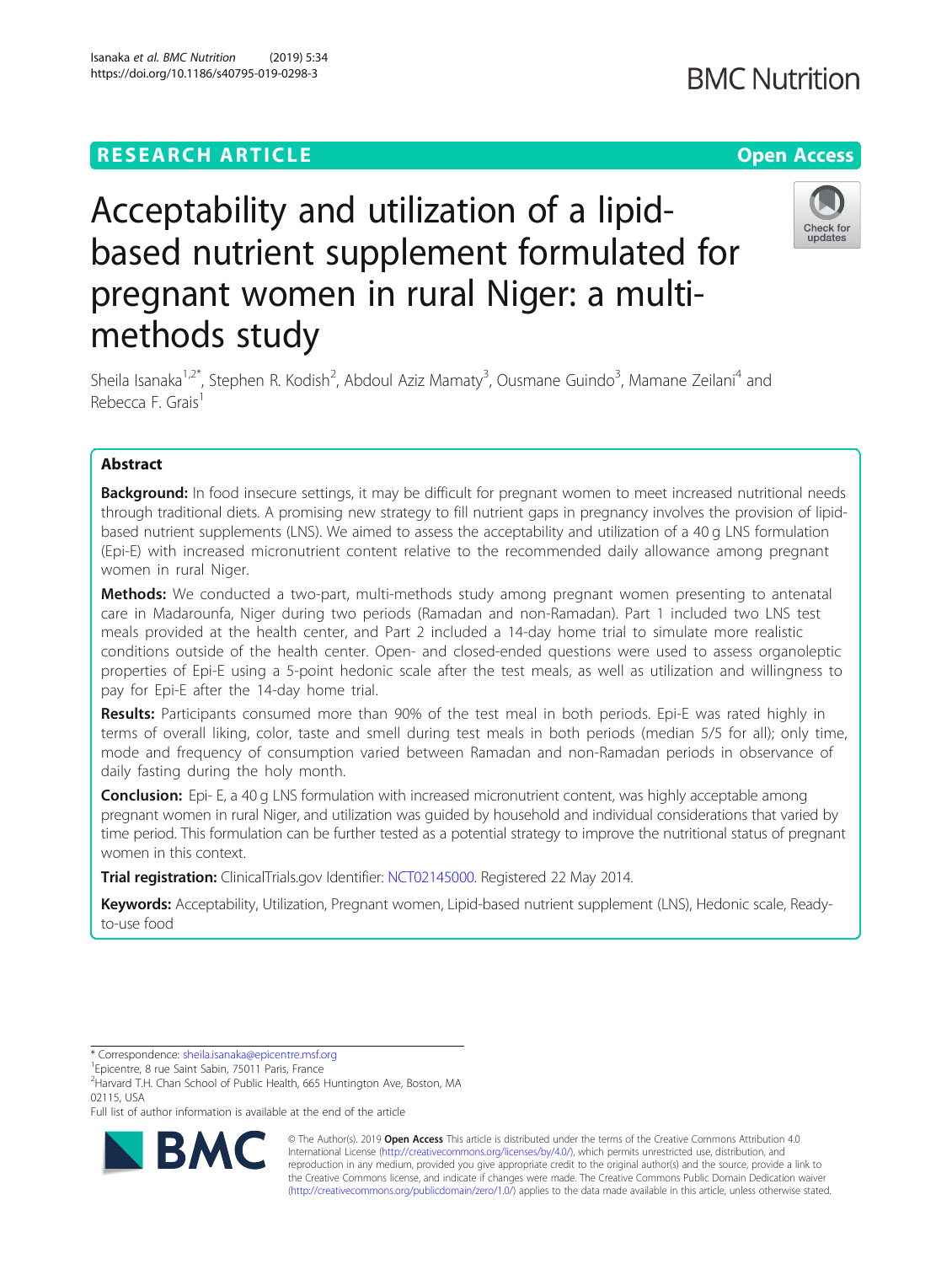# Background

Nutrient requirements are increased during pregnancy and essential to meet the needs of both the developing fetus and mother. In resource-poor settings with poor food availability or limited dietary quality, it may be difficult for pregnant women to meet optimal nutrient intake through traditional diets alone [[1\]](#page-8-0). Sub-optimal nutrient intake during pregnancy can contribute to adverse pregnancy outcomes, including increased maternal and neonatal mortality, as well as long-term developmental impairment for the child [\[2](#page-8-0)–[4\]](#page-8-0).

Several strategies are recommended to help meet the higher nutritional requirements during pregnancy, including iron folic acid (IFA) and multiple micronutrient (MMN) supplementation [\[5\]](#page-8-0). IFA supplementation alone can reduce anemia and iron-deficiency anemia at term, but is associated with adverse effects from high doses of iron and low compliance [\[6](#page-8-0)]. MMN supplementation with IFA has been shown to have positive impacts on neonatal health outcomes, including reduced risk of small-forgestational age, low birthweight, and stillbirth [\[7\]](#page-8-0).

Recent evidence suggests that combining MMN with both energy and protein may improve birth outcomes compared to MMN or IFA alone  $[8, 9]$  $[8, 9]$  $[8, 9]$  $[8, 9]$  $[8, 9]$ . Therefore, a promising new strategy to meet the nutritional needs in pregnancy involves the provision of lipid-based nutrient supplements (LNS). LNS are micronutrient-rich pastes that are often made of peanuts, oil, sugar and milk powder and require no preparation or refrigeration during home use. First developed in large-quantities (92 g) at therapeutic doses for the treatment of severe acute malnutrition, LNS can also be provided in smaller quantities to meet specific nutrient gaps  $[10]$  $[10]$  $[10]$ . The first evidence for LNS use among pregnant women in Ghana and Malawi suggest that a small-quantity dosage (20 g) may be acceptable in these populations [\[11](#page-8-0), [12](#page-8-0)].

The current study builds on this limited experience by reporting on the acceptability and utilization of LNS among pregnant women in rural Niger. We aimed to assess a 40 g LNS formulation with increased micronutrient content before testing effectiveness in terms of maternal and child health outcomes. Despite the larger dose and increased micronutrient content, we hypothesized that the 40 g LNS would be both acceptable and appropriately utilized among pregnant women in Niger given previous experience with LNS among children in this context and general palatability of the new formulation.

# Methods

# Parent trial

In 2012, a phase III randomized, double-blind, placebocontrolled trial to test the efficacy of the bovine rotaviruspentavalent vaccine (BRV-PV) began in Madarounfa, Niger ([ClinicalTrials.gov](http://clinicaltrials.gov) Identifier: NCT02145000). Details of the parent trial and study setting have been published elsewhere [[13](#page-8-0)]. In recognition of the need to identify potential boosters of immunogenicity in countries where oral vaccine efficacy is low, a cluster randomized sub-study was designed to identify complementary interventions that may increase vaccine efficacy. One potential mechanism hypothesized to underlie lower immunogenicity observed in some settings is related to the inhibitory effects of poor nutrition on immune development [\[14](#page-8-0)]. The role of nutrition in immune development has been reasonably well documented in observational studies, where both macro- and micronutrient deficiencies have been shown to result in the impairment of various components of the immune system [\[15](#page-8-0)]. There is also evidence that micronutrient, fatty acid and protein-energy nutrition in early life may play a role in im-mune development [\[16,](#page-8-0) [17](#page-8-0)], but there have been few randomized studies to evaluate the impact of early nutritional intervention on infant immune development. We therefore proposed to evaluate the effect of prenatal nutrition supplementation on infant immune response as a nutritionimmunogenicity sub-study; the sub-study specifically aimed to test whether daily prenatal nutritional supplementation with LNS or MMN improves infant immune response to three doses of oral vaccine, compared to IFA.

# LNS formulation

A new, 40-g LNS formulation (hereafter referred to as 'Epi-E') was developed in collaboration with Nutriset SAS (Malaunay, France) to meet the nutritional needs of pregnant women in rural Niger. It is a modified form of the 20-g LNS developed by the iLiNS Project for supplementation of pregnant and lactating women in Ghana and Malawi [\[18\]](#page-8-0). The Epi-E dose was increased from 20 g to 40 g based on findings from Burkina Faso where a higher dose prenatal MMN-fortified food supplement was shown to increase birth length compared to MMN supplementation alone  $[8]$  $[8]$ . Epi-E includes iron and folic acid and provides approximately two times the United States Institute of Medicine recommended daily allowance (RDA) of several micronutrients, including twice the recommended amounts of vitamin B complex, zinc, and selenium levels recommended for pregnant women [[19\]](#page-8-0) (Table [1](#page-2-0)). Phosphorus, potassium, magnesium, and calcium levels were provided at the highest levels possible given constraints of taste profile and stability.

# Recruitment and inclusion criteria

This study was conducted in Madarounfa, a rural department in the Maradi region of Niger. The department comprises several communes, one of which comprises the urban area of Madarounfa. Recruitment took place in June (Ramadan) and again in September (non-Ramadan) 2014 among women presenting for routine antenatal care visits at one study health center. Women at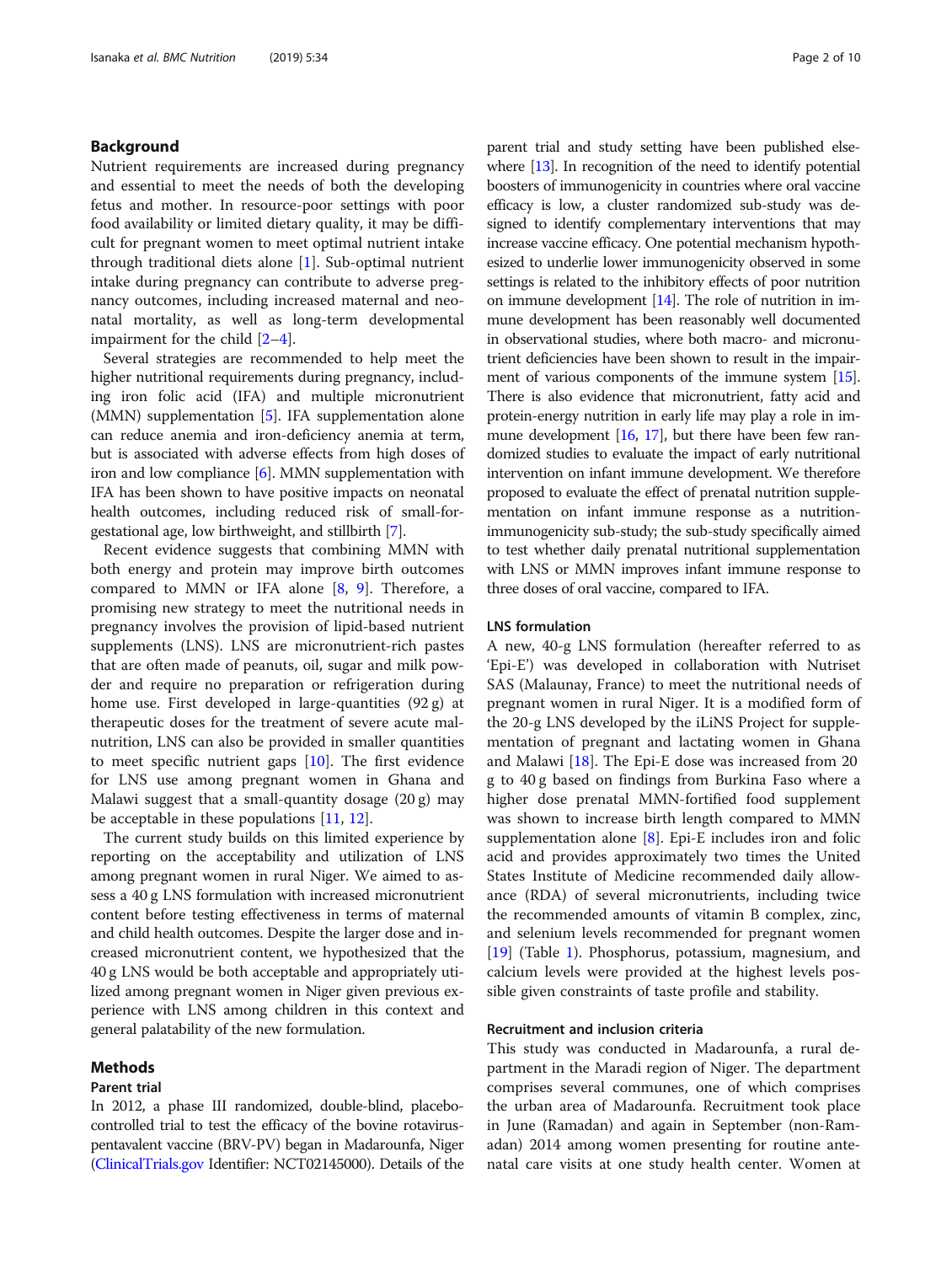| United States Institute of Medicine Recommended Dietary<br>Nutrient<br>Allowance (RDA) for Pregnant Women aged 19-30 years <sup>18</sup> |                | Epi-E <sup>a</sup> LNS (40 g daily dose) for<br>Pregnant Women |  |
|------------------------------------------------------------------------------------------------------------------------------------------|----------------|----------------------------------------------------------------|--|
| Energy (kcal)                                                                                                                            |                | 237                                                            |  |
| Proteins (q)                                                                                                                             | 71             | 5.2                                                            |  |
| Lipids (q)                                                                                                                               | <b>ND</b>      | 20                                                             |  |
| LA (Linoleic Acid) (g)                                                                                                                   | $13*$          | 6.9                                                            |  |
| ALA (α-Linolenic Acid) (g)                                                                                                               | $1.4*$         | 1.16                                                           |  |
| Calcium (mg)                                                                                                                             | 1000           | 559                                                            |  |
| Phosphorus (free) (mg)                                                                                                                   | 700            | 400                                                            |  |
| Potassium (mg)                                                                                                                           | 4700*          | 400                                                            |  |
| Magnesium (mg)                                                                                                                           | 350            | 130                                                            |  |
| Zinc (mg)                                                                                                                                | 11             | 30                                                             |  |
| Copper (mg)                                                                                                                              | 1              | $\overline{4}$                                                 |  |
| Iron (mg)                                                                                                                                | 27             | 30                                                             |  |
| Manganese (mg)                                                                                                                           | $\overline{2}$ | 2.6                                                            |  |
| lodine (µg)                                                                                                                              | 220            | 250                                                            |  |
| Selenium (µg)                                                                                                                            | 60             | 130                                                            |  |
| Vitamin A (µg)                                                                                                                           | 770            | 800                                                            |  |
| Vitamin $B_1$ (mg)                                                                                                                       | 1.4            | 2.8                                                            |  |
| Vitamin $B_2$ (mg)                                                                                                                       | 1.4            | 2.8                                                            |  |
| Niacin (mg)                                                                                                                              | 18             | 36                                                             |  |
| Pantothenic acid (mg)                                                                                                                    | 6              | $\overline{7}$                                                 |  |
| Vitamin $B_6$ (mg)                                                                                                                       | 1.9            | 3.8                                                            |  |
| Folic acid (µg)                                                                                                                          | 600            | 400                                                            |  |
| Vitamin $B_{12}$ (µg)                                                                                                                    | 2.6            | 5.2                                                            |  |
| Vitamin C (mg)                                                                                                                           | 85             | 100                                                            |  |
| Vitamin $D_3$ (µg)                                                                                                                       | 15             | 15                                                             |  |
| Vitamin E (mg)                                                                                                                           | 15             | 20                                                             |  |
| Vitamin $K_1$ ( $\mu$ g)                                                                                                                 | 90             | 45                                                             |  |

<span id="page-2-0"></span>Table 1 Nutrient composition of Epi-E lipid-based nutrient supplement

<sup>a</sup>lngredients list: Non hydrogenated vegetable fat, skimmed milk powder, peanuts, defatted soy flour, sugar, maltodextrin, vitamin and mineral complex, stabilizer: hydrogenated vegetable fat, emulsifier: vegetable lecithin (soy or sunflower), antioxidant

\*Adequate intake (AI) reported; everything else presents Recommended Daily Allowance (RDA)

least 18 years of age with a confirmed pregnancy were eligible to participate. Women were excluded if they had a known intolerance to milk or peanuts, or their clinical status at the time of evaluation required inpatient referral. Women who met the inclusion criteria and did not fit the exclusion criteria were given oral and written details of the study and asked to sign or thumbprint the printed informed consent form. After providing consent, participating women were asked to return to the health center the following day. Gestational age of participants was not assessed at the time of enrollment.

# Study design and procedures

This study collected data during two calendar periods: June (Ramadan) and September (non-Ramadan) 2014. Ramadan is the Muslim holy month marked by daily fasting from sunrise to sunset. Pregnant women may be exempt from daily fasting, however household practices may influence individual food preparation and intake during this period. In Niger, where more than 98% of population is estimated to practice Islam, this design allowed for a description of Epi-E acceptability and utilization during two important periods when dietary intake and practices are very different for the majority of the population. In both time periods, a two-part, multimethods study design was used among two independent samples of participants.

Part I was designed to evaluate Epi-E acceptability through repeated observation of two test meals provided at the health center. Prior to each test meal, trained study staff collected morbidity information from each participant using a self-report of the previous 24 h. Study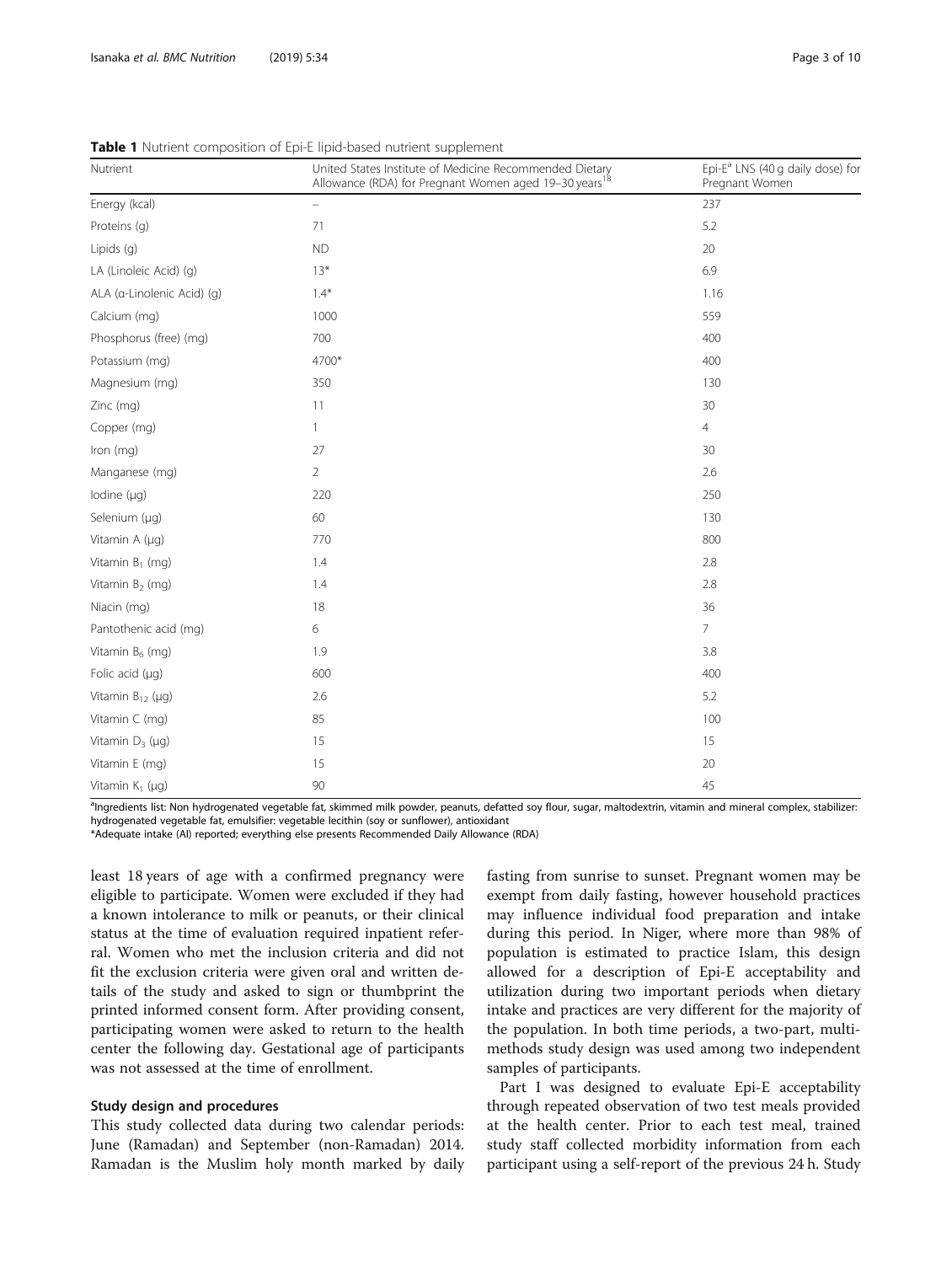staff combined Epi-E and locally-purchased ingredients into a fermented maize porridge mixture in a 1:4 ratio. Maize porridge was used in the test meal as it is a common, staple-food preparation available to and often consumed by pregnant women in this context. Each study participant was individually given 50 g of the Epi-E/ maize porridge mixture while being observed by a trained interviewer outside of the health center. This amount represented 10 g of Epi-E (approximately two teaspoons) and 40 g of maize porridge (approximately 2–3 tablespoons).

Interviewers weighed the amount of Epi-E/maize porridge mixture that each participant was served and the amount remaining after 15 min. The portion consumed was defined as the difference between the starting and ending volume to the nearest gram. After the test meal, the interviewer asked each participant to rate the characteristics of the Epi-E/maize porridge mixture based on her perceptions of its organoleptic properties, including color, odor, taste, and overall liking, using a hedonic scale with 5 options  $(1 = Distike \ a \ lot, 2 = Distike \ a \ little;$  $3$  = Neither like nor dislike;  $4$  = Like a little;  $5$  = Like a lot). The 5-point scale was visually depicted using a range of emoticon faces (very unhappy to very happy) that have been previously used to measure food acceptability in illiterate populations [[20](#page-8-0)–[22\]](#page-8-0). Participants were also asked open-ended questions for further explanations and clarifications. The test meal was repeated on two consecutive days to allow women to habituate to the procedures and as a strategy to reduce influence of observation on behaviors.

Part II followed Part I and was designed to simulate more realistic conditions outside of the health center by including a home-feeding trial where participants received a take-home ration of Epi-E to use. A one-day supply of Epi-E included one 40 g sachet to be divided into two meals. Each participant was given a 14-day supply; in the first home trial conducted in June, participants were provided two additional sachets (16 total) in consideration of potential sharing (e.g. distribution of Epi-E among individuals other than the intended beneficiary, including children and other adults within and outside of the household). Participants received oral instructions regarding the appropriate daily dose of Epi-E for consumption, proper storage at room temperature, and the importance of adding it to a meal only after the cooking process.

After completion of the 14-day study period, participants were invited to return to the health center. To estimate compliance, study staff recorded the number of unused sachets returned to the health center with each participant and asked each woman how many sachets were either consumed by the participant or shared with other individuals. A post-trial questionnaire, with both

close- and open-ended questions was administered to further assess the incidence of adverse events (e.g. diarrhea, vomiting, fever, reduced appetite, and constipation), as well as the quantity, timing and mode of consumption of Epi-E during the 14-day home trial. In September, interviewers additionally asked participants about their perceptions of Epi-E properties using a hedonic scale, as well as their willingness to use Epi-E again and pay for it in the future after the home trial period. All interviewers provided textual field notes regarding their perception of the product acceptability for further triangulation of data from the interviewers' perspective.

A sample size of 25 women provided more than 90% power to test the hypothesis that mean consumption in Part 1 was at least 50% of the Epi-E/maize porridge mixture offered, assuming a standard deviation (SD) of consumption of 30% of the amount offered and a true mean of 75%.

#### Data analysis

Participant characteristics, including socio-demographic characteristics and self-reported morbidity, as well as results from the Part 1 test meals and Part 2 home trial were summarized using means (SD) for continuous measures, and using counts and proportions for discrete measures. A one-sample t-test was used to assess the difference between the hypothesized and observed mean consumption [\[23\]](#page-8-0). Hedonic scale responses rating sensory properties were presented as medians (min, max). Textual responses generated from the open-ended questions underwent an inductive review to identify thematic areas [\[24](#page-8-0)]. We considered both their frequency of mention and importance relative to the study aims when deeming emergent themes to be salient. Exemplar quotations were presented in text to illustrate key findings and as corroboration of quantitative results [\[25](#page-8-0), [26\]](#page-8-0). All quantitative data were double-entered into an Epi-Data 3.1 database (EpiData, Odense, Denmark) and analyzed using Microsoft 2010 Excel (Microsoft, Redmond, Washington).

This study was conducted according to the guidelines laid down in the Declaration of Helsinki and all procedures involving human subjects/patients were approved by the National Consultative Ethics Committee of Niger, as well as the Western Institutional Review Board. Written informed consent was obtained from all participants.

# Results

Characteristics of participating women are presented in Table [2.](#page-4-0) Mean (SD) age was 29.5 (7.5) years in June (Ramadan) and 27.9 (7.8) years in September (non-Ramadan), with women reporting a mean of approximately 5 previous pregnancies in both time periods. Very little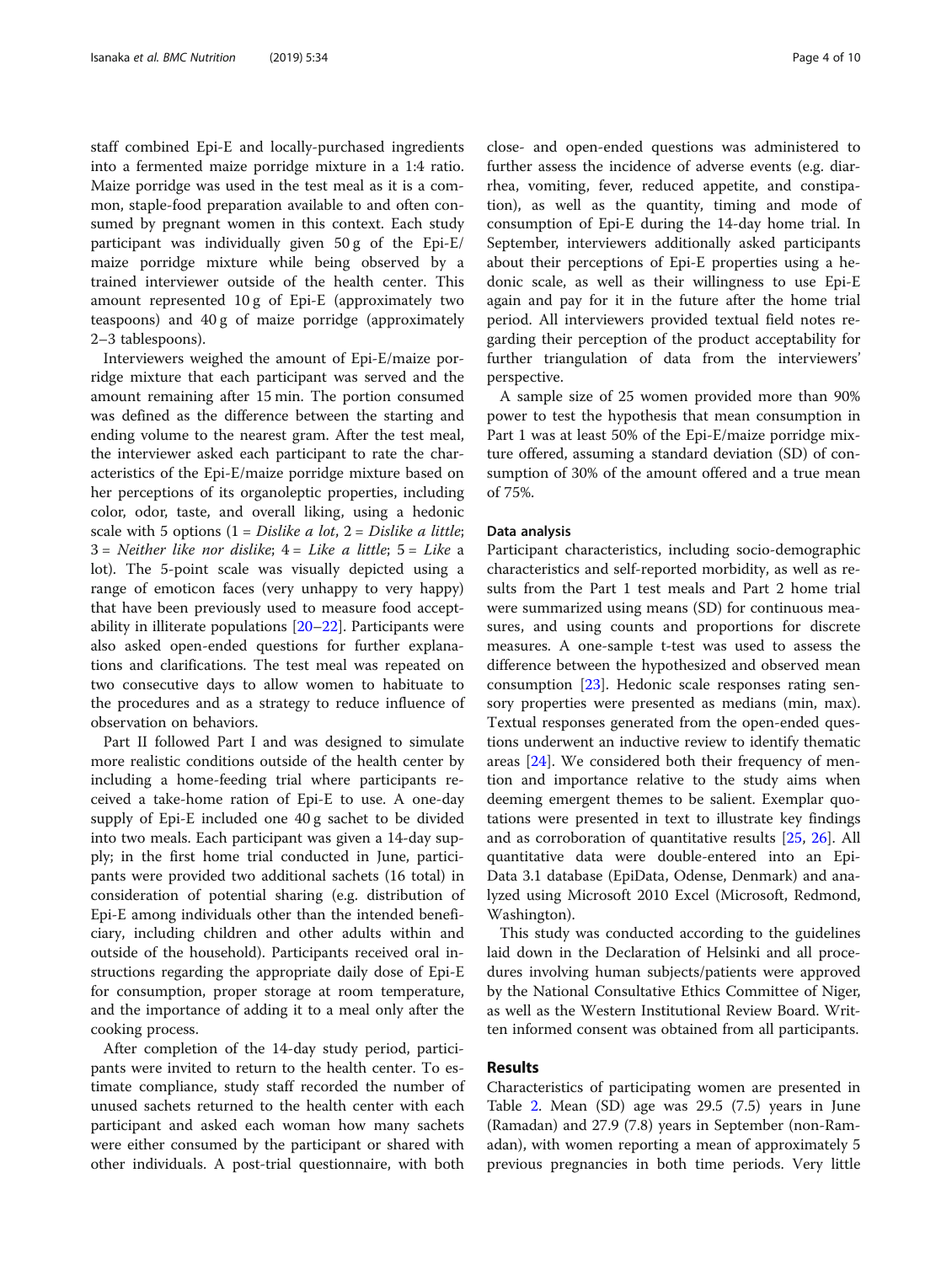<span id="page-4-0"></span>Table 2 Baseline characteristics and health of participants by day of test meal

| Test day, $(n)$                          | June 2014 (Ramadan) |            |            | September 2014 (non-Ramadan) |  |
|------------------------------------------|---------------------|------------|------------|------------------------------|--|
|                                          | Day 1 (26)          | Day 2 (26) | Day 1 (28) | Day 2 (27)                   |  |
| Participant characteristics              |                     |            |            |                              |  |
| Age, Mean (SD)                           | 29.5(7.5)           |            | 27.9(7.8)  | 27.7(7.8)                    |  |
| Previous pregnancies, Mean (SD)          | 5.5(2.9)            |            | 5.3(3.2)   | 5.2(3.1)                     |  |
| Reported Illness in previous 24 h, n (%) |                     |            |            |                              |  |
| Runny nose                               | 0(0.0)              | 0(0.0)     | 1(3.6)     | 1(3.7)                       |  |
| Cough                                    | 4(15.4)             | 3(11.5)    | 3(10.7)    | 1(3.7)                       |  |
| Difficulty breathing                     | 0(0.0)              | 0(0.0)     | 0(0.0)     | 0(0.0)                       |  |
| Diarrhea                                 | 0(0.0)              | 0(0.0)     | 0(0.0)     | 0(0.0)                       |  |
| Fever                                    | 0(0.0)              | 0(0.0)     | 0(0.0)     | 0(0.0)                       |  |
| Vomiting/nausea                          | 1(3.8)              | 0(0.0)     | 0(0.0)     | 0(0.0)                       |  |
| Ear infection                            | 0(0.0)              | 0(0.0)     | 0(0.0)     | 0(0.0)                       |  |
| Other <sup>a</sup>                       | 0(0.0)              | 0(0.0)     | 2(7.1)     | 0(0.0)                       |  |
| Usual appetite on test day, $n$ (%)      | 26 (100.0)          | 26 (100.0) | 28 (100.0) | 27 (100.0)                   |  |

<sup>a</sup>Other illnesses reported on Day 1 (September 2014) were anemia (n = 1) and cold (n = 1)

illness was reported in the 24 h before any test meal, and all participants reported having usual appetites.

## Test meal results

There was no meaningful variation in results between days (day 1 vs. day 2) or between time periods (June (Ramadan) vs. September (non-Ramadan)). Participants consumed more than 95 and 90% of the 50 g serving provided in under two minutes in June (Ramadan) and September (non-Ramadan), respectively (Table [3](#page-5-0)). Mean consumption during both test meals was significantly greater than the null hypothesis of 50% consumption  $(p < 0.05)$ . After both test meals, the Epi-E mixture was rated highly, with median responses of '5 = Like a lot' in terms of overall liking, color, taste and smell. Participants assigned no score lower than '4 = Like a little' to any single category of the hedonic scale. Interviewers also perceived all participants to enjoy Epi-E, noting that women were "happy and ready to continue using Epi-E" after the meal.

# 14-day home trial results

Participants reported consuming a mean of 14 sachets as prescribed. The mean (SD) number of sachets consumed per day by participants were, however, observed to be higher in June (Ramadan) than in September (non-Ramadan) (1.7 (0.5) sachets/day vs. 1.1 (0.3) sachets/day) (Table [4](#page-5-0)). These results indicate that not all participants ate exactly 1 sachet per day over the 14-day trial period as prescribed, but all sachets were used and none were reported sold or traded. When probed as to why they consumed the quantity of LNS they did, women in both study periods most frequently reported taking 1 sachet/ day in order to "respect the prescribed dosage" or

because it was "the instructions that I received" or "advice  $I$  was given," indicating the potential for high compliance with a prescribed dosing with instructions. The only side effects reported were during June (Ramadan) and included 1 case of fever (3.8%) and 1 case of other ("change in urine color") (3.8%).

In June (Ramadan), 72% of women ate half of one sachet at each serving, with servings most often taken in the morning and again later in the evening. By contrast, in September (non-Ramadan), women more often ate one full sachet each day, in either the morning (60.0%) or midday (40.0%), but never in the evening. Follow-up questions revealed that the preferred time of consumption was dependent on individual-level factors. Participants in both periods indicated that they were "hungrier" or had "big appetites" in the morning. Others chose when to eat Epi-E based on practical reasons related to work schedules and convenience. One person explained that she specifically chose to eat Epi-E at specific times, "to keep children from seeing [her eating it]." During June (Ramadan), participants reported consuming Epi-E early in the morning and/or around dinner or evening time, invoking dietary practices during the holy month for these preferred times, "Because of the fast, I prefer to take it [Epi-E] at dawn and after dinner." In both time periods, Epi-E was almost universally consumed directly from the sachet. The most commonly reported reason for doing so was based on flavor. Many women said that they "like the taste alone, without the mixture". Another salient theme was the notion that eating out of the sachet represented "direct" consumption, which was explained by participants to be both "good" and "better" than mixing. Women also cited convenience for using this mode of consumption.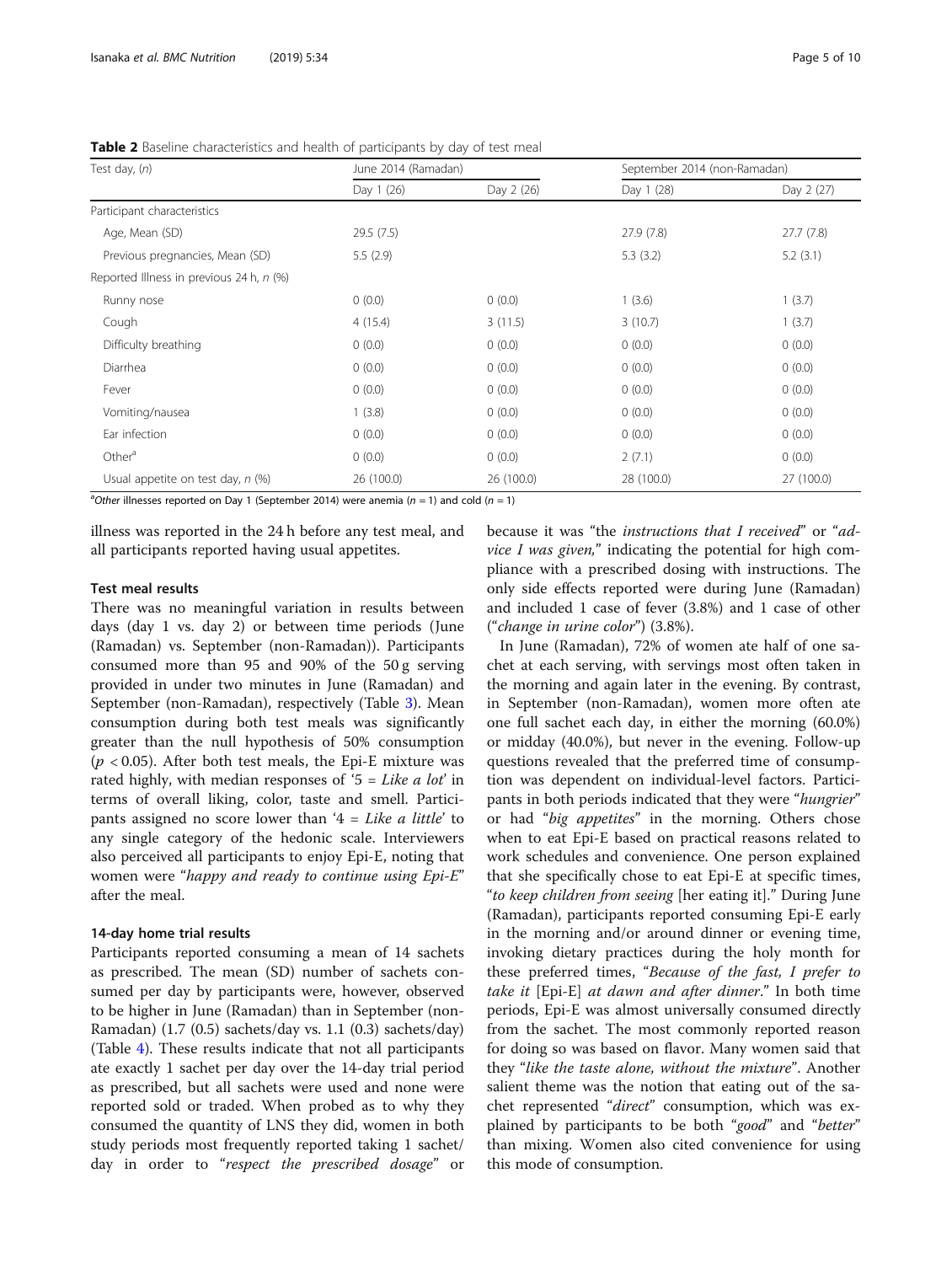|                                                               | June 2014 (Ramadan) |              | September 2014 (non-Ramadan) |              |
|---------------------------------------------------------------|---------------------|--------------|------------------------------|--------------|
|                                                               | Day 1               | Day 2        | Day 1                        | Day 2        |
| No. of participants, n                                        | 26                  | 26           | 28                           | 27           |
| Consumption of 50 g Epi-E/maize porridge mixture              |                     |              |                              |              |
| Grams of serving consumed, Mean (SD)                          | 48.56 (1.50)        | 47.60 (2.18) | 45.64 (1.83)                 | 45.78 (1.99) |
| Average amount consumed of total serving, (%)                 | 97.12               | 95.20        | 91.28                        | 91.56        |
| Time (min) taken to consume, Mean (SD)                        | 1.73(0.96)          | 1.08(0.39)   | 1.54(0.88)                   | 1.00(0.68)   |
| Hedonic scale scores of Epi-E, median (min, max) <sup>a</sup> |                     |              |                              |              |
| Overall liking                                                | 5(5, 5)             | 5(5, 5)      | 5(4, 5)                      | 5(5, 5)      |
| Color                                                         | 5(5, 5)             | 5(5, 5)      | 5(4, 5)                      | 5(5, 5)      |
| Taste                                                         | 5(5, 5)             | 5(5, 5)      | 5(4, 5)                      | 5(5, 5)      |
| Smell                                                         | 5(5, 5)             | 5(5, 5)      | 5(4, 5)                      | 5(5, 5)      |
| Interviewer perceptions, n (%)                                |                     |              |                              |              |
| Interviewer believes participant liked Epi-E                  | 26 (100.0)          | 26 (100.0)   | 27 (96.42)                   | 27 (100.0)   |

# <span id="page-5-0"></span>Table 3 Consumption behaviors and attitudes toward Epi-E on day of test meal

<sup>a</sup>Response values ranged from 1 (Dislike a lot) to 5 (Like a lot)

All women in the post-trial assessment reported positive feelings toward the supplement after 14 days of home use, giving Epi-E the maximum score of  $5 = Like$  $a$  lot' in terms of overall liking (Table [5\)](#page-6-0). When probed to explain why they liked Epi-E so much, women mentioned they "have begun to feel energy" and have gained "strength" from using it. Interviewers concurred, noting that all participants in both study periods seemed enthusiastic when discussing their experiences using Epi-E. Field notes from interviewers described the participants

to be "very happy" and "satisfied", and "ready to continue" using it for a longer time period. When asked whether they would be willing to eat Epi-E again, 100% of women replied affirmatively.

Willingness to pay data were collected from participants in September (non-Ramadan). Nearly all women (95.7%) said they would purchase Epi-E if sold on the market. Women estimated that they would be willing to pay on average (SD) \$0.31 (0.29) per sachet, compared to \$0.05 (0.05), the average amount last paid for a daily

Table 4 Self-reported Epi-E consumption by participants during 2-week home trial period

|                                                           | June 2014 (Ramadan) | September 2014 (non-Ramadan) |  |
|-----------------------------------------------------------|---------------------|------------------------------|--|
| No. of participants, $(n)$                                | 25                  | 23                           |  |
| Sachet utilization at home during 2-week trial period     |                     |                              |  |
| No. of sachets received at start of trial period, $(n)$   | 16                  | 14                           |  |
| No. of total sachets consumed by participant, Mean (SD)   | 14.0(0.3)           | 14.0(0.2)                    |  |
| No. of sachets consumed by participant per day, Mean (SD) | 1.7(0.5)            | 1.1(0.3)                     |  |
| No. of sachets consumed by others, Mean (SD)              | 2.0(0.3)            | 0.0(0.2)                     |  |
| Any sachets sold or traded, n (%)                         | 0(0.0)              | 0(0.0)                       |  |
| Usual amount of Epi-E eaten each time consumed, n (%)     |                     |                              |  |
| Half sachet                                               | 18 (72.0)           | 2(8.7)                       |  |
| Full sachet                                               | 7(28.0)             | 20 (87.0)                    |  |
| More than a full sachet                                   | 0(0.0)              | 1(4.3)                       |  |
| Time(s) of day consumed Epi-E <sup>a</sup> , $n$ (%)      |                     |                              |  |
| Morning                                                   | 21 (84.0)           | 18 (60.0)                    |  |
| Midday or Afternoon                                       | 2(8.0)              | 12(40.0)                     |  |
| Dinner or Evening                                         | 19 (76.0)           | 0(0.0)                       |  |
| How usually consumed Epi-E, $n$ (%)                       |                     |                              |  |
| Mixed with food                                           | 1(4.0)              | 0(0.0)                       |  |
| Directly from sachet                                      | 24 (96.0)           | 23 (100.0)                   |  |

<sup>a</sup>The 'times of day consumed Epi-E' was calculated as the sum of total reported feeding episodes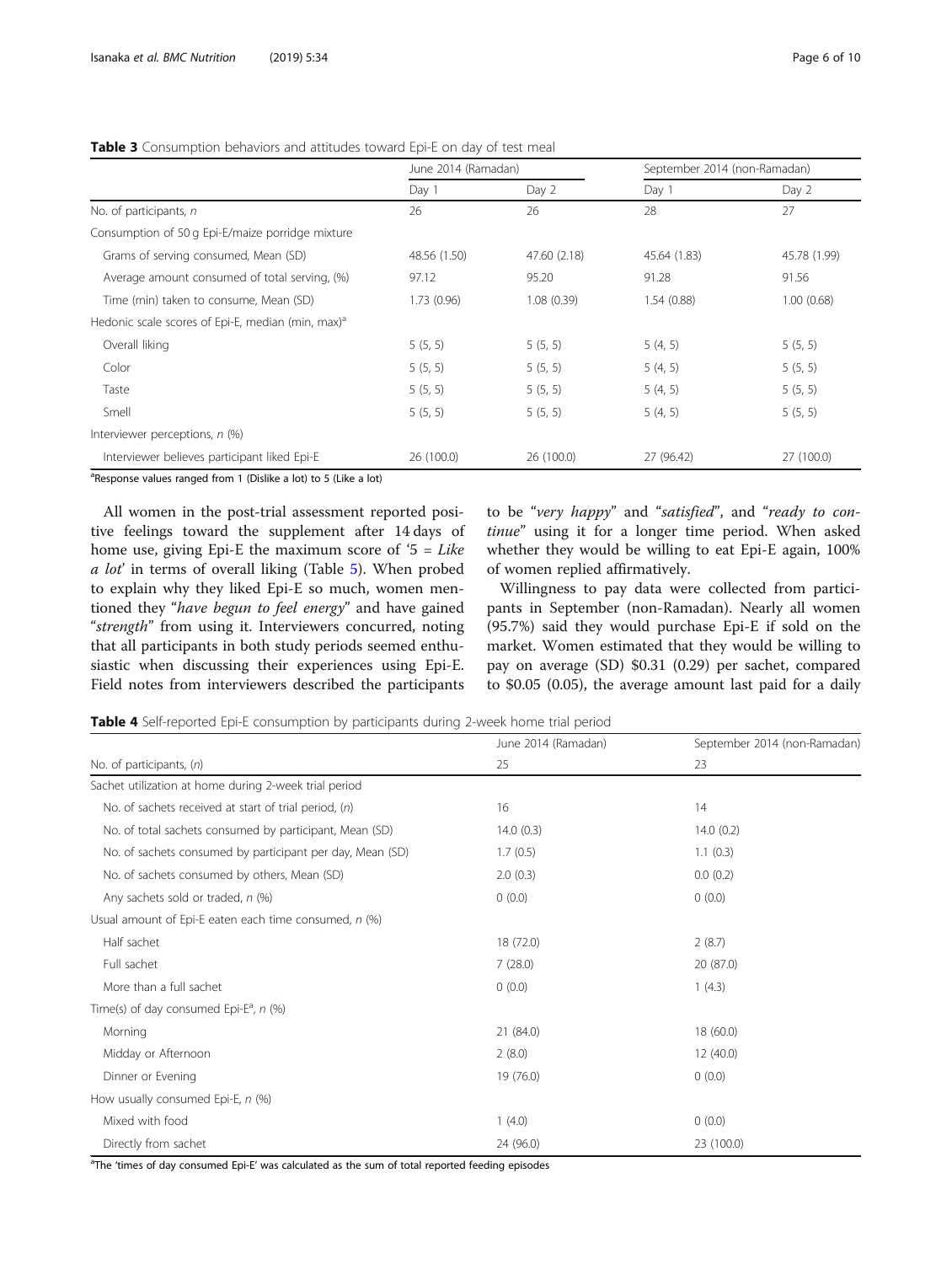<span id="page-6-0"></span>

| <b>Table 5</b> Reported experience and willingness of participants to pay for Epi-E after 2-week home trial period |  |  |  |
|--------------------------------------------------------------------------------------------------------------------|--|--|--|
|                                                                                                                    |  |  |  |

|                                                                    | September 2014 (non-Ramadan) |  |  |
|--------------------------------------------------------------------|------------------------------|--|--|
| No. of participants, $(n)$                                         | 23                           |  |  |
| Hedonic scale scores of Epi-E <sup>a</sup> , median (min, max)     |                              |  |  |
| Overall liking                                                     | 5(5, 5)                      |  |  |
| Color                                                              | 5(5, 5)                      |  |  |
| Taste                                                              | 5(5, 5)                      |  |  |
| Smell                                                              | 5(5, 5)                      |  |  |
| Interviewer's perception, n (%)                                    |                              |  |  |
| Interviewer believes participant was enthusiastic about Epi-E      | 23 (100.0)                   |  |  |
| Willingness to eat Epi-E again, n (%)                              | 23 (100.0)                   |  |  |
| Willingness to purchase Epi-E, $n$ (%)                             | 22 (95.70)                   |  |  |
| Willingness to pay for Epi-E, Mean (SD)                            |                              |  |  |
| Amount willing to pay per daily sachet of Epi-E <sup>a</sup>       | \$0.31(0.29)                 |  |  |
| Amount last paid for daily prenatal micronutrient                  | \$0.05(0.05)                 |  |  |
| Amount last paid for 1 serving of favorite snack food              | \$0.31(0.19)                 |  |  |
| Willing to pay more for Epi-E than prenatal micronutrient, $n$ (%) | 23 (100.0)                   |  |  |
| Willing to pay more for Epi-E than favorite snack, $n$ (%)         | 15(65.21)                    |  |  |

<sup>a</sup>All monetary values reported in USD and based on mid-market exchange rate (1 USD = 516.95 CFA Franc) during month of study (September 2014) [www.xe.com](http://www.xe.com)

prenatal micronutrient supplement and \$0.31 (0.19), the average amount last paid for a serving of their favorite snack food.

# **Discussion**

Using a two-part, multi-methods design, this study assessed the acceptability and utilization of a new formulation of LNS designed to meet the specific nutrient needs of pregnant women in rural Niger. Findings indicated very high acceptability among the study sample across two time periods. Participants rated Epi-E highly, with positive attitudes toward its organoleptic properties of color, taste, smell as well as an overall liking of the supplement, both immediately following two observed test meals but also after a 14-day home trial. Few side effects were reported, and women expressed an eagerness to continue to use Epi-E and a willingness to pay for it in the future. Acceptability was high in the Ramadan and non- Ramadan study periods, though we observed differing strategies for home utilization during the Ramadan holy month.

LNS has been reported to be highly acceptable for the prevention and treatment of undernutrition in children across various contexts [[18,](#page-8-0) [20](#page-8-0)–[22](#page-8-0), [27](#page-8-0)–[34\]](#page-9-0)Ethnographic research using qualitative methods [[22](#page-8-0), [35](#page-9-0)–[37](#page-9-0)] and 'willingness to pay' studies [[38\]](#page-9-0) similarly suggest high acceptability. The high acceptability recorded in this study is most consistent with experience using a 20-g LNS among pregnant and lactating women in Ghana [\[11](#page-8-0)]. In this similarly designed study, 64.0% (7/11) of participants gave the 20-g LNS an overall score of 5 ('Like a lot') after a 14-day home trial. LNS dose, micronutrient content, as well as social, cultural and economic characteristics of the study settings, however, differed.

Our study provides unique insights into LNS utilization in this population overall, and by time period. We found that participants made decisions about when to eat the supplement on an individual basis, determined by pragmatic household considerations and personal hunger cues that varied importantly by time period. In addition, while all participants were instructed to consume Epi-E as a home fortificant, mixed with local foods, participants preferred consuming Epi-E directly from the sachet. This utilization pattern differs from that found among pregnant women in Ghana, where nearly all participants (91.0%) reported mixing the 20-g LNS with "porridge" (73.0%) and "other foods besides porridge" (e.g., "soups, stews, bread, and other traditional dishes") [[11\]](#page-8-0) and from that found among pregnant and lactating women in Bangladesh, where 83–89% of women mixed the LNS with rice and other foods [[39\]](#page-9-0). It is unclear why such different modes of utilization emerged between settings. However, it may be likely that the mode reported in our study stemmed from participant familiarity with PlumpyNut®, a therapeutic product in the LNS family which is eaten directly from the sachet by malnourished children, and has been used in the Maradi region for over 10 years. It could be attributed to differences in the level of emphasis placed on compliance by study staff in each setting or differences in individual dietary rules or preferences of pregnant women between settings [[40](#page-9-0), [41\]](#page-9-0). Consumption direct from the sachet may also be a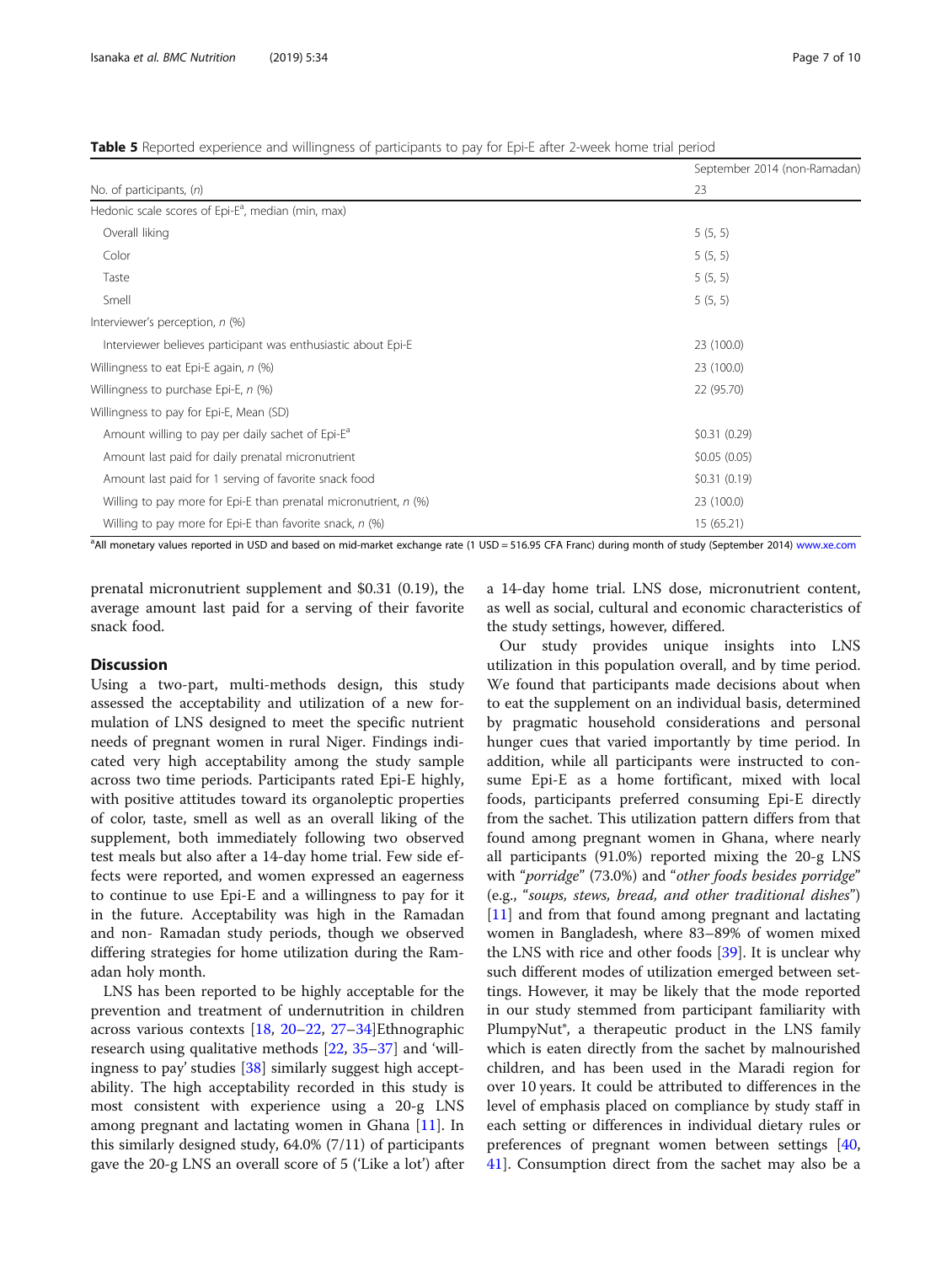strategy to limit sharing in a context where food is traditionally shared within the household. When probed, our study participants explained that eating from the sachet just tasted better and was more convenient. Though not prescribed as per study protocol, we observed no adverse implications of this preferred, more convenient mode of utilization.

There are a number of strengths to this study. We first sought to understand acceptability from multiple angles and perspectives, considering the array of indicators to define and assess acceptability. By using both quantitative and qualitative data collection methods on the same topic, our study design included methodological triangulation. By investigating both the attitudes and behaviors of the participants themselves, as well as those reported by the interviewers, we were also able to corroborate findings among different participant types through participant triangulation [[26,](#page-8-0) [42\]](#page-9-0). The use of repeated observations of test meals on consecutive days reduced the likelihood of reactive behaviors from just a single observation period [\[43](#page-9-0)], while repeated observations of the home trial during non-Ramadan and Ramadan time periods provided a more comprehensive understanding of time-dependent dietary behaviors and their potential influence on LNS utilization. These strategies increase our confidence in the positive findings.

This study did have important limitations. First, the home-feeding trial was 14 days long and therefore findings may not reflect long-term acceptability. Ensuring sustained behavior change over time is a particularly difficult aspect of introducing new health practices and may be influenced by household-level utilization factors not assessed in this study  $[44]$  $[44]$ . High short-term acceptability observed in this study, however, was accompanied by very few adverse events, suggesting future compliance may be sustainable. High LNS acceptability has recently been shown to be sustained over longer time periods (e.g. up to 12 months) [\[45](#page-9-0)], and found to be associated with good adherence during community-based programming [\[46](#page-9-0)]. Second, social desirability to provide positive responses may have positively biased participant responses and interviewer field notes [[47](#page-9-0)]. With this in mind, we built in multiple methods to assess LNS acceptability, including the repeated observations, the objective measures of timed and weighed test meals, and the multiple forms of triangulation. Third, the LNS testmeal amount was relatively small (50 g), although if the product were not acceptable based on flavor alone, then it should have been evident even with the small amount provided. Future studies may provide alternative preparations for testing (e.g. alone, mixed with maize meal, mixed with other local foods) to help identify preferences for the mode of utilization relevant for future public health programming. Fourth, the study did not assess participants' dietary intake or gestational age at enrollment, and did not conduct statistical testing for comparisons other than the primary aim. Finally, these results are context specific, specific to rural Niger where there is high seasonal food insecurity, limited social and economic development [[48\]](#page-9-0) and a beneficiary population that has had previous experience with other ready-touse foods. A relatively smaller sample size was deemed adequate in this specific, homogenous population.

In light of the potential for widespread use of LNS for the prevention and treatment of malnutrition in this setting, future studies are warranted to test and better understand acceptability. Studies among pregnant women with test-meals and home-feeding trials that are conducted over longer time periods, across different seasons, and during special time periods may yield more accurate estimates of acceptability and compliance. Future studies would benefit from data collection at the household-level, where less reactive behaviors may more likely be captured, and from longitudinal follow-up. Such findings are likely to provide a richer perspective of product acceptability and utilization. Larger study samples may also allow researchers to better explore differences in acceptability by participant type.

# Conclusions

This study was the first to assess the acceptability and utilization of a 40 g LNS formulation among pregnant women in Niger. Despite its novel formulation designed to meet the nutrient needs of this vulnerable population with a dose nearly two times the typical given in other interventions, and with a higher-than-usual micronutrient profile, acceptability was high. The mode of utilization varied by household and individual considerations, but did not influence overall consumption. The Epi-E formulation will be tested as a potential strategy to improve the adequacy of nutrient intake and birth outcomes among pregnant women in this context.

#### Abbreviations

BRV-PV: Bovine rotavirus-pentavalent vaccine; IFA: Iron folic acid; LNS: Lipidbased nutrient supplement; MMN supplementation: Multiple micronutrient supplementation; RDA: Recommended daily allowance

#### Acknowledgements

Not applicable.

#### Authors' contributions

SI contributed to the conception and design of the study, collection, analysis and interpretation of data, and drafted the manuscript. SRK contributed to the analysis and interpretation of data, and helped draft the manuscript. AAM and OG contributed to data collection. MZ and RFG contributed to the conception and design of the study, as well as interpretation of final results. All authors critically reviewed the manuscript for important intellectual content and approved the final manuscript. SI is responsible for the final manuscript.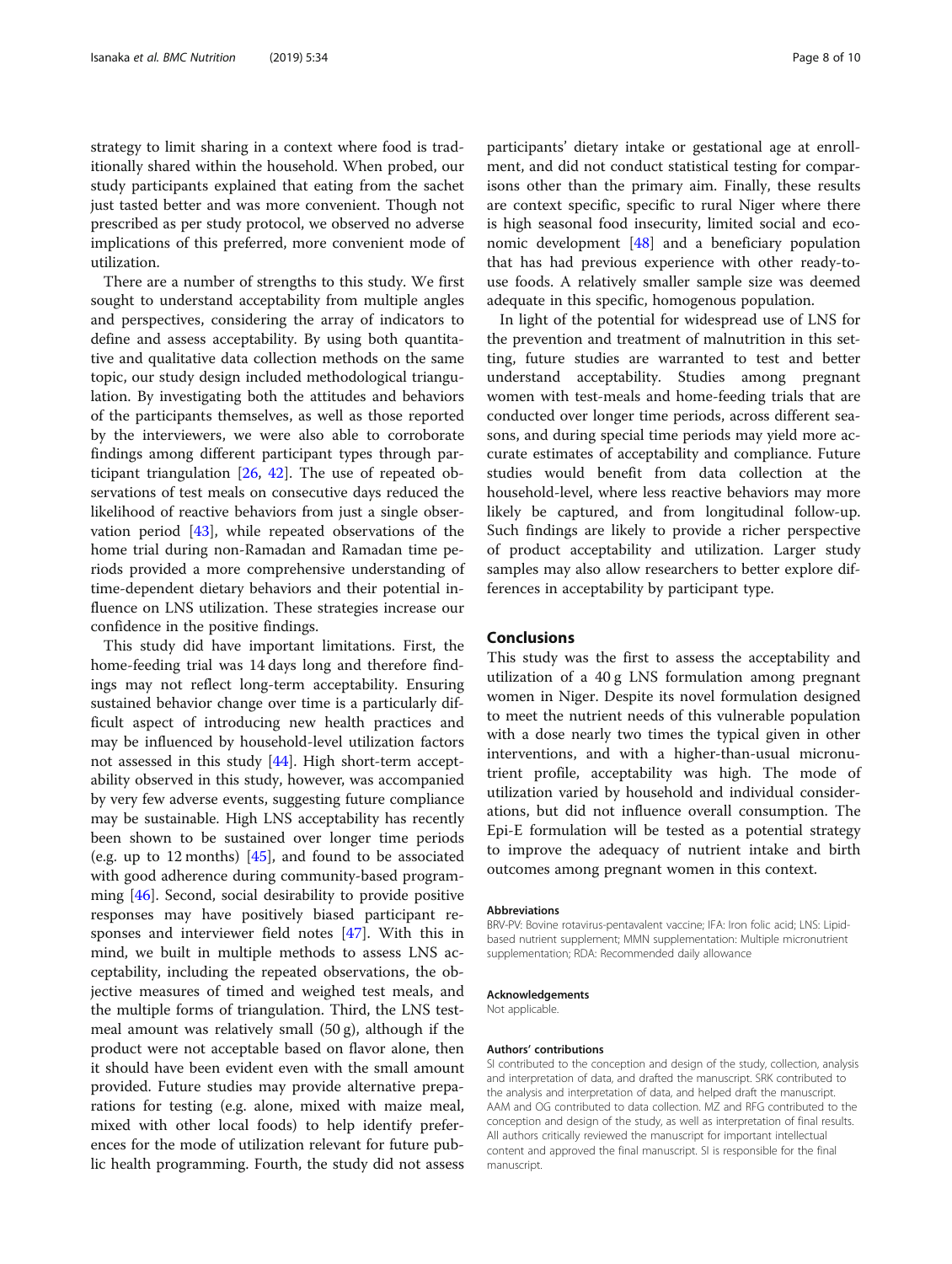# <span id="page-8-0"></span>Funding

This work was supported by Médecins Sans Frontières - Operational Center Geneva. The funder had no role in the study design, collection or analysis of data, writing of the report or the decision to submit the article for publication. Epicentre receives core funding from Médecins Sans Frontières.

#### Availability of data and materials

The datasets used during the current study are available from the corresponding author on reasonable request.

#### Ethics approval and consent to participate

This study was conducted according to the guidelines laid down in the Declaration of Helsinki and all procedures involving human subjects/patients were approved by the National Consultative Ethics Committee of Niger (Approval Number 018/2014/CCNE), as well as the Western Institutional Review Board (Protocol Number 20131413). Written informed consent was obtained from all participants.

#### Consent for publication

Not applicable.

# Competing interests

Co-author "MZ" is employed by Nutriset. MZ had no role in data collection or statistical analysis of results.

#### Author details

<sup>1</sup> Epicentre, 8 rue Saint Sabin, 75011 Paris, France. <sup>2</sup> Harvard T.H. Chan School of Public Health, 665 Huntington Ave, Boston, MA 02115, USA. <sup>3</sup>Epicentre Niger, Quartier Plateau, Bd Maurice Delens Porte 206, 13330 Niamey, Niger. 4 Nutriset SAS, Route du Bois Ricard, 76770 Malaunay, France.

# Received: 19 January 2019 Accepted: 24 June 2019 Published online: 01 July 2019

#### References

- 1. Lee SE, Talegawkar SA, Merialdi M, Caulfield LE. Dietary intakes of women during pregnancy in low- and middle-income countries. Public Health Nutr. 2013;16(8):1340–53.
- 2. Black RE, Victora CG, Walker SP, Bhutta ZA, Christian P, de Onis M, Ezzati M, Grantham-McGregor S, Katz J, Martorell R, et al. Maternal and child undernutrition and overweight in low-income and middle-income countries. Lancet. 2013;382(9890):427–51.
- 3. Hoddinott J, Behrman JR, Maluccio JA, Melgar P, Quisumbing AR, Ramirez-Zea M, Stein AD, Yount KM, Martorell R. Adult consequences of growth failure in early childhood. Am J Clin Nutr. 2013;98(5):1170–8.
- 4. McClure EM, Goldenberg RL, Dent AE, Meshnick SR. A systematic review of the impact of malaria prevention in pregnancy on low birth weight and maternal anemia. Int J Gynaecol Obstet. 2013;121(2):103–9.
- 5. Imdad A, Bhutta ZA. Intervention strategies to address multiple micronutrient deficiencies in pregnancy and early childhood. Nestle Nutr Inst Workshop Ser. 2012;70:61–73.
- Pena-Rosas JP, Viteri FE. Effects and safety of preventive oral iron or iron+ folic acid supplementation for women during pregnancy. Cochrane Database Syst Rev. 2009;(4):CD004736.
- 7. Haider BA, Bhutta ZA. Multiple-micronutrient supplementation for women during pregnancy. Cochrane Database Syst Rev. 2012;11:CD004905.
- Huybregts L, Roberfroid D, Lanou H, Menten J, Meda N, Van Camp J, Kolsteren P. Prenatal food supplementation fortified with multiple micronutrients increases birth length: a randomized controlled trial in rural Burkina Faso. Am J Clin Nutr. 2009;90(6):1593–600.
- 9. Mridha MK, Matias SL, Chaparro CM, Paul RR, Hussain S, Vosti SA, Harding KL, Cummins JR, Day LT, Saha SL, et al. Lipid-based nutrient supplements for pregnant women reduce newborn stunting in a cluster-randomized controlled effectiveness trial in Bangladesh. Am J Clin Nutr. 2016;103(1):236–49.
- 10. Dewey KG, Arimond M. Lipid-based nutrient supplements: how can they combat child malnutrition? PLoS Med. 2012;9(9):e1001314.
- 11. Adu-Afarwuah S, Lartey A, Zeilani M, Dewey KG. Acceptability of lipid-based nutrient supplements (LNS) among Ghanaian infants and pregnant or lactating women. Matern Child Nutr. 2011;7(4):344–56.
- 12. Ashorn P, Alho L, Ashorn U, Cheung YB, Dewey KG, Harjunmaa U, Lartey A, Nkhoma M, Phiri N, Phuka J, et al. The impact of lipid-based nutrient supplement provision to pregnant women on newborn size in rural Malawi: a randomized controlled trial. Am J Clin Nutr. 2015;101(2):387–97.
- 13. Isanaka S, Guindo O, Langendorf C, Matar Seck A, Plikaytis BD, Sayinzoga-Makombe N, McNeal MM, Meyer N, Adehossi E, Djibo A, et al. Efficacy of a low-cost, heat-stable Oral rotavirus vaccine in Niger. N Engl J Med. 2017; 376(12):1121–30.
- 14. Savy M, Edmond K, Fine PE, Hall A, Hennig BJ, Moore SE, Mulholland K, Schaible U, Prentice AM. Landscape analysis of interactions between nutrition and vaccine responses in children. J Nutr. 2009;139(11):2154S– 218S.
- 15. Scrimshaw NS, SanGiovanni JP. Synergism of nutrition, infection, and immunity: an overview. Am J Clin Nutr. 1997;66(2):464S–77S.
- 16. Moore SE, Jalil F, Ashraf R, Szu SC, Prentice AM, Hanson LA. Birth weight predicts response to vaccination in adults born in an urban slum in Lahore, Pakistan. Am J Clin Nutr. 2004;80(2):453–9.
- 17. Prentice AM, van der Merwe L. Impact of fatty acid status on immune function of children in low-income countries. Maternal & child nutrition. 2011;7(Suppl 2):89–98.
- 18. Arimond M, Zeilani M, Jungjohann S, Brown KH, Ashorn P, Allen LH, Dewey KG. Considerations in developing lipid-based nutrient supplements for prevention of undernutrition: experience from the international lipid-based nutrient supplements (iLiNS) project. Matern Child Nutr. 2015;11(Suppl 4): 31–61.
- 19. UNICEF, WHO, UNU: Composition of a multi-micronutrient supplement to be used in pilot programmes among pregnant women in developing countries: report of a United Nations Children's fund (UNICEF), World Health Organization (WHO) and United Nations University workshop. In.; 1999.
- 20. Cohuet S, Marquer C, Shepherd S, Captier V, Langendorf C, Ale F, Phelan K, Manzo ML, Grais RF. Intra-household use and acceptability of ready-to-usesupplementary-foods distributed in Niger between July and December 2010. Appetite. 2012;59(3):698–705.
- 21. Hess SY, Bado L, Aaron GJ, Ouedraogo JB, Zeilani M, Brown KH. Acceptability of zinc-fortified, lipid-based nutrient supplements (LNS) prepared for young children in Burkina Faso. Matern Child Nutr. 2011;7(4): 357–67.
- 22. Ickes SB, Jilcott SB, Myhre JA, Adair LS, Thirumurthy H, Handa S, Bentley ME, Ammerman AS. Examination of facilitators and barriers to home-based supplemental feeding with ready-to-use food for underweight children in western Uganda. Matern Child Nutr. 2012;8(1):115–29.
- 23. Fleiss JL, Levin B, Paik MC. Statistical methods for rates and proportions. 3rd ed. Hoboken: John Wiley & Sons; 2003.
- 24. Sandelowski M. Real qualitative researchers do not count: the use of numbers in qualitative research. Res Nurs Health. 2001;24(3):230–40.
- 25. Charmaz K. Constructing grounded theory: a practical guide through qualitative analysis. London: Sage Publications, Inc.; 2006.
- 26. Miles M, Huberman A. Qualitative data analysis. 2nd ed. Thousand Oaks, CA: Sage Publications, Inc.; 1994.
- 27. Flax VL, Makinen S, Ashorn U, Cheung YB, Maleta K, Ashorn P, Bentley ME. Responsive feeding and child interest in food vary when rural Malawian children are fed lipid-based nutrient supplements or local complementary food. Matern Child Nutr. 2013;9(3):369–80.
- 28. Flax VL, Thakwalakwa C, Phuka J, Ashorn U, Cheung YB, Maleta K, Ashorn P. Malawian mothers' attitudes towards the use of two supplementary foods for moderately malnourished children. Appetite. 2009;53(2):195–202.
- 29. Iuel-Brockdorf AS, Draebel TA, Fabiansen C, Cichon B, Christensen VB, Yameogo C, Ritz C, Frahm Olsen M, Friis H. Acceptability of new formulations of corn-soy blends and lipid-based nutrient supplements in province du Passore, Burkina Faso. Appetite. 2015;91:278–86.
- 30. Matias SL, Chaparro CM, Perez-Exposito AB, Peerson J, Dewey K. Acceptability of a Lipid-Based Nutrient Supplement among Guatemalan Infants and Young Children. Washington, D.C: FANTA-2; 2011.
- 31. Olney D. Report of formative research conducted in Alta Verapaz, Guatemala, to help inform the health-strengthening activities and the social and behavior change communication strategy tha twill be implemented through the Mercy Corps PM2A Program-POCOMIDA. Washington, D.C.: FHI 360/FANTA-2 Bridge; 2012.
- 32. Parker ME, Bentley ME, Chasela C, Adair L, Piwoz EG, Jamieson DJ, Ellington S, Kayira D, Soko A, Mkhomawanthu C, et al. The acceptance and feasibility of replacement feeding at 6 months as an HIV prevention method in